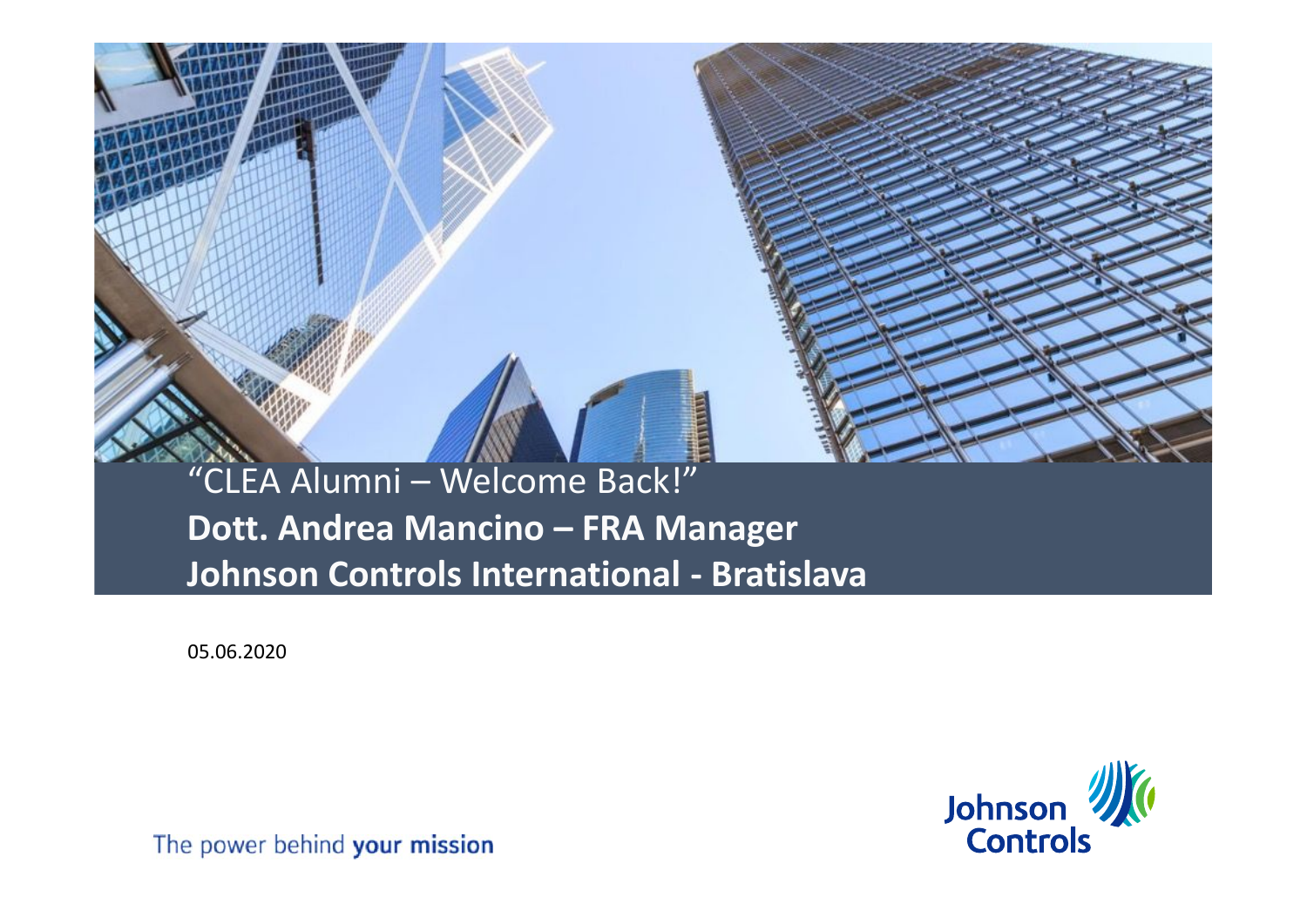# **Agenda**

- Presentazione personale
- *My Company* Johnson Controls International
- L'universita' come valore aggiunto
- I "must" per un pronto inserimento nel mercato del lavoro
- Le capacita' richieste dalle aziende e come acquisirle
- Domande e curiosita'

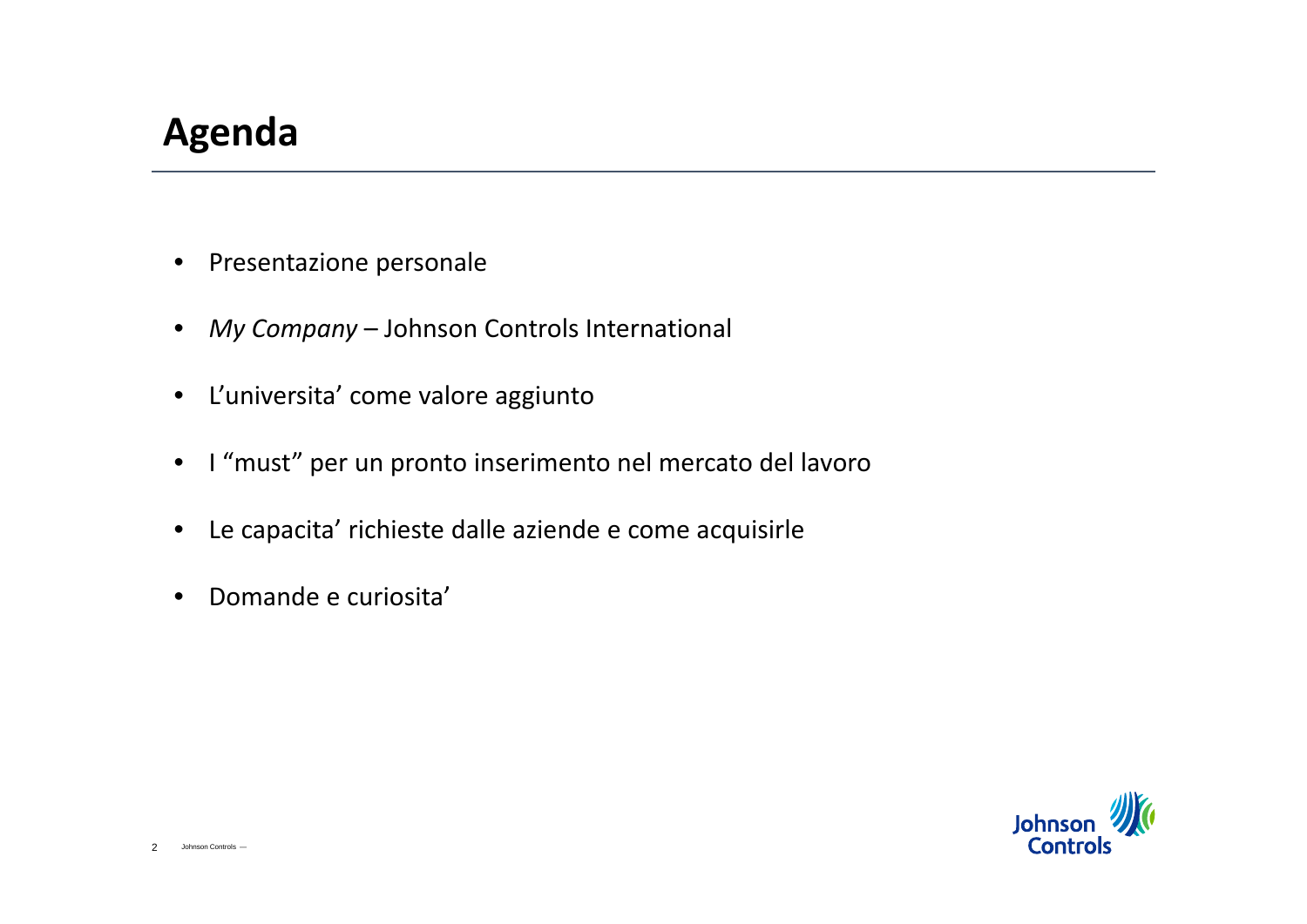# **Presentazione personale**



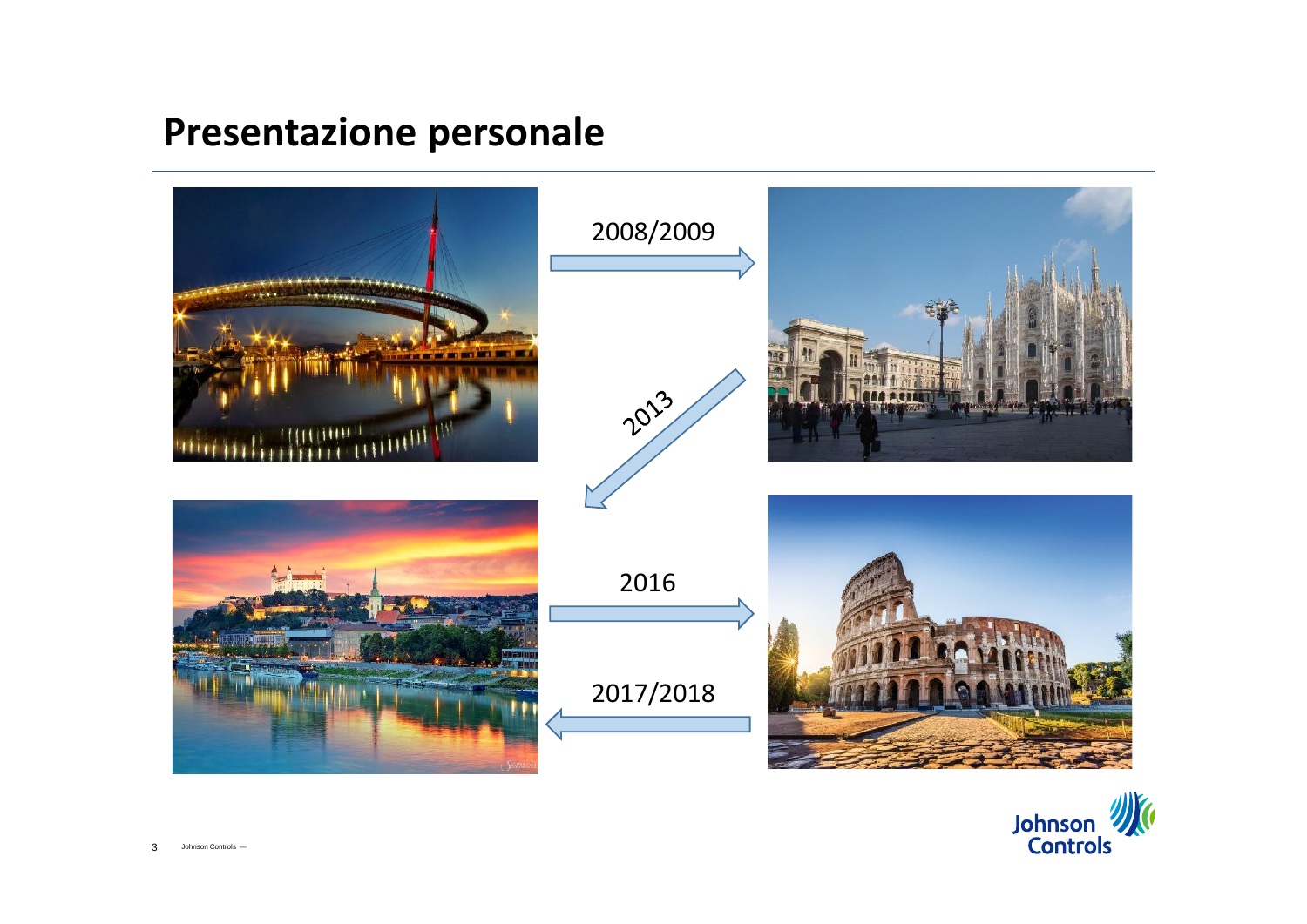## *My Company* **– Johnson Controls International**



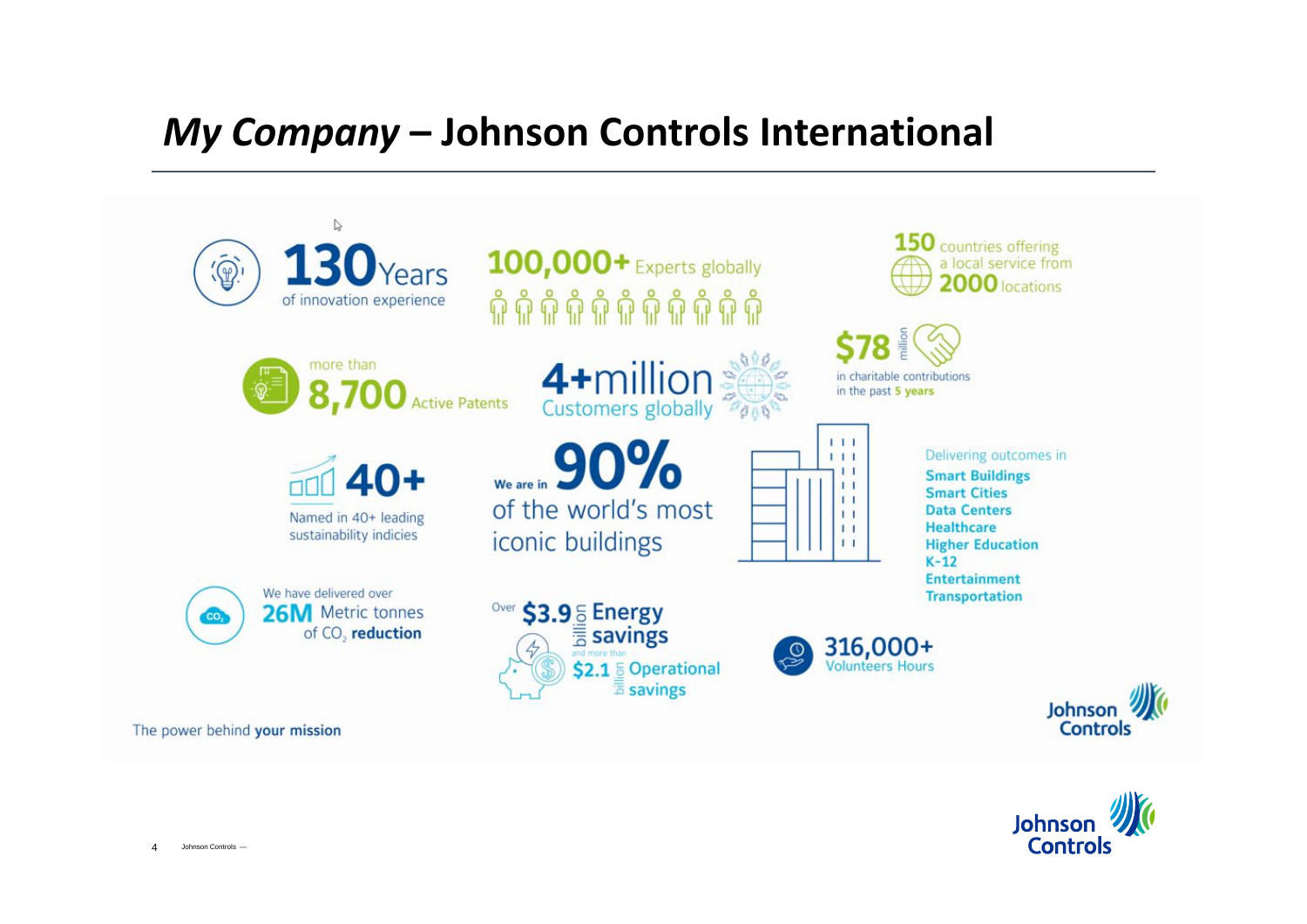#### **I "must" per un pronto inserimento nel mercato del lavoro**

- Sapersi distinguere
- Muoversi d'anticipo e guardare oltre
- La conoscenza delle lingue: l'inglese in primis
- Conoscenza di applicativi software: pacchetto Office/Excel
- Esperienze all'estero
- Disponibilita' ed umilta' ad apprendere